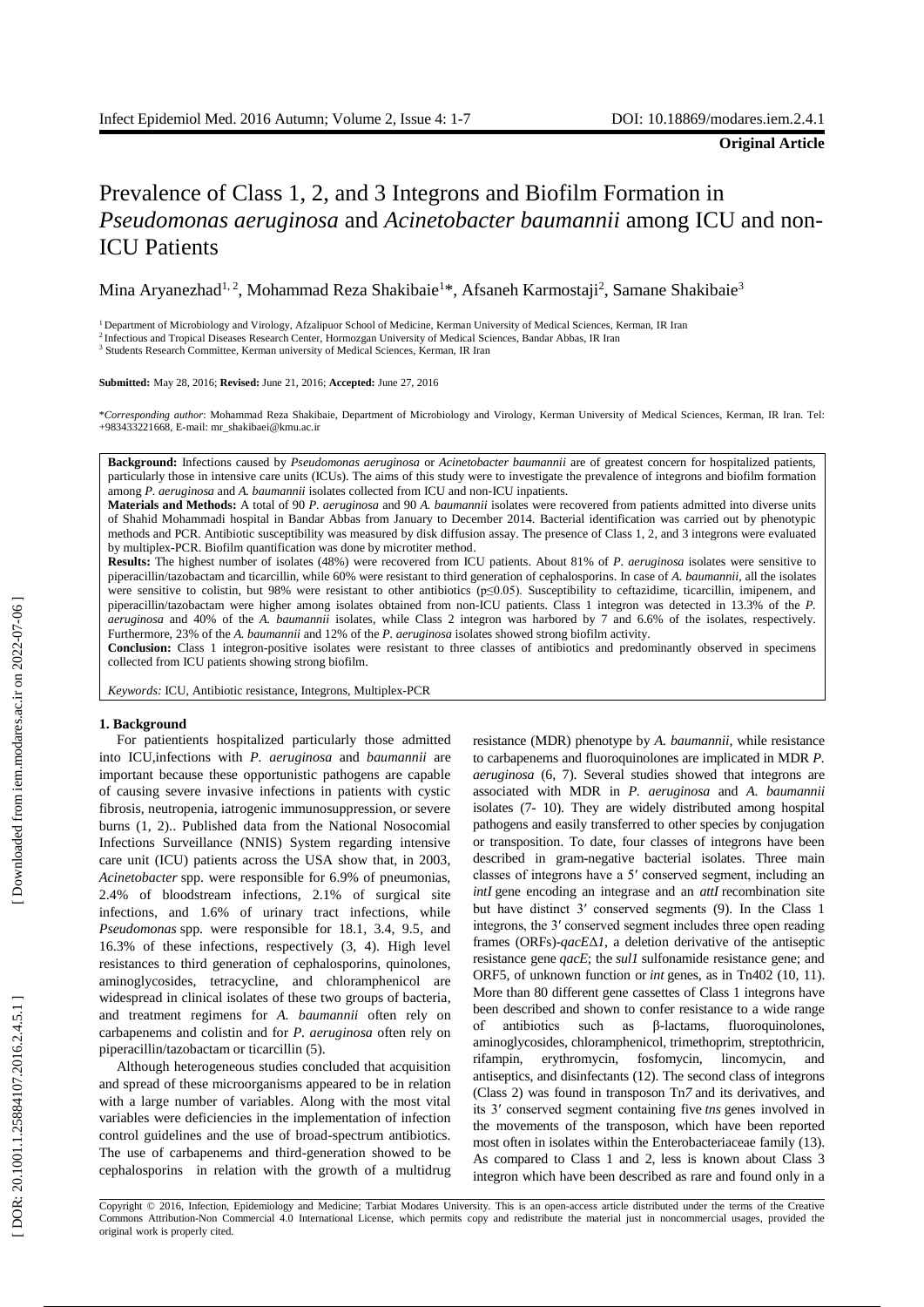limited number of isolates including *Serratia marcescens*, *Klebsiella pneumoniae*, *P . aeruginosa*, *P . putida* , *Alcaligenes xylosoxidans*, and *Delftia* spp ( 1 4). Cassettes usually include a single ORF and downstream, an *attC* site which is an imperfect inverted repeat sequence related to a 60bp consensus sequence (14- 16).

There are few reports on the presence of integrons among hospital isolates of *A. baumannii* and *P. aeruginosa* in Iran. In a study conducted in ICU of the Shahid Mohammadi hospital in Bandar Abas south of Iran, 39.4% of the *P. aeruginosa* isolates recovered from different places and devices , carried *intI1* gene (17). No significant differences were seen between the presence of integron and resistance to the antibiotics except for ofloxacin. Similarly, of 63 nonduplicate *A. baumannii* isolates collected from clinical and environmental specimens in the Vali-Asr hospital in the central province of Iran, 98.4% carried a Class 1 integron. The prevalence of Class 2 integron was  $15.9\%$  (18).

# **2. Objectives**

The aim of the current study was to evaluate the prevalence of Class 1, 2 , 3 integrons and biofilm formation in drug resistant, colistin susceptible isolates of *P. aeruginosa* and *A. baumannii* in ICU and non -ICU patients of a teaching hospital in south of Iran.

# **3. Materials and Methods**

#### *3.1. Bacterial isolates and identification procedures*

A total of 90 isolates of each *A. baumannii* and *P. aeruginosa* were collected from patients hospitalized in different setting s of the Shahid Mohammadi hospital in Bandar Abbas (a hospital with an excess of 450 beds ) during the Year 2014. This hospital is the main referral treatment center in Hormozgan province, which admits all patients referring from other hospitals across the province. Also, this hospital is the most important center for admission patients with trauma, poisoning, and burn. Demographic information of the patients including length of stay in ICU, underlying diseases , age, gender, pervious surgery, length of stay during index hospitalization (mean) in the ICU and non -ICU inpatients, and pr evious antibiotic administration were studied. Samples (only one isolate per patient was included in the study) were collected by an expert laboratory technician, inoculated into 5 m L Stuart transport medium (Merck, Darmstadt - Germany) , and transferred to the laboratory within 24 h r of the collections. First, Swab specimens were inoculated onto blood agar base with 5% sheep blood and MacConkey agar (Merck, Darmstadt -Germany) and incubated at 37°C for 18 –24 h r . *P. aeruginosa* was isolated and identified from patients' cultures by using routine bacteriological procedures including colony morphology, gram staining, pyocyanin pigment production, growth at 44°C, motility, catalase, oxidase tests, and ability to grow in citrimate agar. In case of *A. baumannii*, the isolates were inoculated into cysteine electrolyte deficient (CLED ) agar (Hi -Media, India) and incubated at 37°C for 24 h r. Well isolated colonies then were subjected to fermentative/oxidative, motility, oxidase , and other conventional biochemical tests. Final confirmation of *A. baumannii* species was performed by PCR using a set of primer specific for detection of *bla*<sub>OXA-51</sub> gene. Prototype *A. baumannii* ATTC 19606 and *P. aeruginosa* ATCC 27853 were used as quality control strains th rough this study.

#### *3.2. Antibiotic susceptibility testing*

Antimicrobial susceptibility testing was performed at 37°C on Mueller -Hinton agar containing plates (Merck, Darmstadt - Germany) by using the Kirby -Bauer disk diffusion method on Mueller -Hinton agar plates according to the Clinical and Laboratory Standards Institute guidelines (CLSI) ( 19) . All antibiotic disks were purchased from Mast Co. Ltd, UK and used as per manufacturer descriptions with an inoculum of 10 <sup>4</sup> CFU per spot. Disk s zone diameters were interpreted according to the CLSI recommendations for the chosen antibiotics and categorized according to the breakpoints for disk diffusion testing as sensitive, resistant or, intermediate. The following disks were used for antibiotic sensitivity (µg per disc); ceftazidime (CAZ, 30 µg), cefotaxime (CTX, 30 µg), ceftriaxone (CRO , 30 µg), cefepime (FEP, 30 µg), ticarcillin (TIC, 75 µg), piperacillin/tazobactam (PT, 100 µg), amikacin (AK, 30), gentamicin (GM, 10 µg), imipenem (IMP, 10 µg), meropenem (MEM, 10 µg), ciprofloxacin (CP,  $5 \mu g$ ), and doxycycline (D,  $30 \mu g$ ), and colistin (CL, 10 µg). For straightforward result interpretations, intermediate resistant isolates were counted as resistant. *E. coli*  ATCC 25922 and *P. aeruginosa* ATCC 27853 strains were simultaneously used as antibiotic sensitive control strains *.*

### *3.3. Genomic DNA extraction*

All specimens were plated onto Luria - Bertani (LB) agar (BioMérieux, Marcy l'Etoile, France) and incubated at 37ºC for 24 h r . Genomic DNA was extracted from 90 isolates of *P. aeruginosa* and 90 isolates of *A. baumannii* by boiling method as described previously (20). Briefly, two well separated colonies of each isolate were dissolved in 200 µl of sterile D/W in 1.5 µl capacity Eppendorf tubes (Eppendorf, Germany) and placed in boiling water bath for 20 minutes. Cell lysates then were centrifuged for 7 minutes at 12 .000 rpm , and the supernatant s were used for PCR reaction. The quality of the isolated DNA was measured by determination of absorbency at the wavelengths of A260 nm and A280 nm.

# *3.4. Detection of Class 1, 2 and 3 integrons by multiplex -PCR*

All the isolates were screened for integron s Class 1, 2 and 3 by using Multiplex –PCR technique . For detection, we used three sets of primers specific for the integrase *intI1*, *intI2,* and *intI3*. In addition, conserved sequence 5' (CS) and 3' (CS) region s of integron s were also amplified. The primers sequences and annealing temperatures used are shown in Table 1. The specificity of primers sequences were confirmed by the BLAST program, available at the NCBI homepage [\(http://www.ncbi.nlm.nih.gov/BLAST/\)](http://www.ncbi.nlm.nih.gov/BLAST/). The reaction mixture was performed with a final volume of 25 µL. PCR Master Mix was consisted of 3µL 10X PCR buffer, 5µL of extracted DNA (20 -50ng), 0.6 µL DNA *Taq* polymerase, 0.5 µL dNTP s Mix (10mM),  $1.5 \mu L$  (10 pM/ $\mu$ L) of each primer (forward and reverse sequences), 0.8 µL 50 mM MgCl 2 , and 1 3.6 µL sterile D/W. DNA amplification was conducted in temperature gradient thermal cycler (Biometra -T300 gradient, Gottingen, Germany) with conditions as follows; initial DNA denaturation at  $94^{\circ}$ C for 10 minutes, followed by annealing temperatures of  $60^{\circ}$ C (*intI*1), 58<sup>o</sup>C (*intI2*), 58<sup>o</sup>C (*intI3*), and 52<sup>o</sup>C (CS) for 40 seconds, with an extension at  $72^{\circ}$ C for 1 minute and a final extension at 62°C for 10 minutes. *K. pneumoniae* ATCC1029 containing the integron Classes 1 and 2 (kindly obtained from Pasteur Institute of Iran) was used as standard control strain.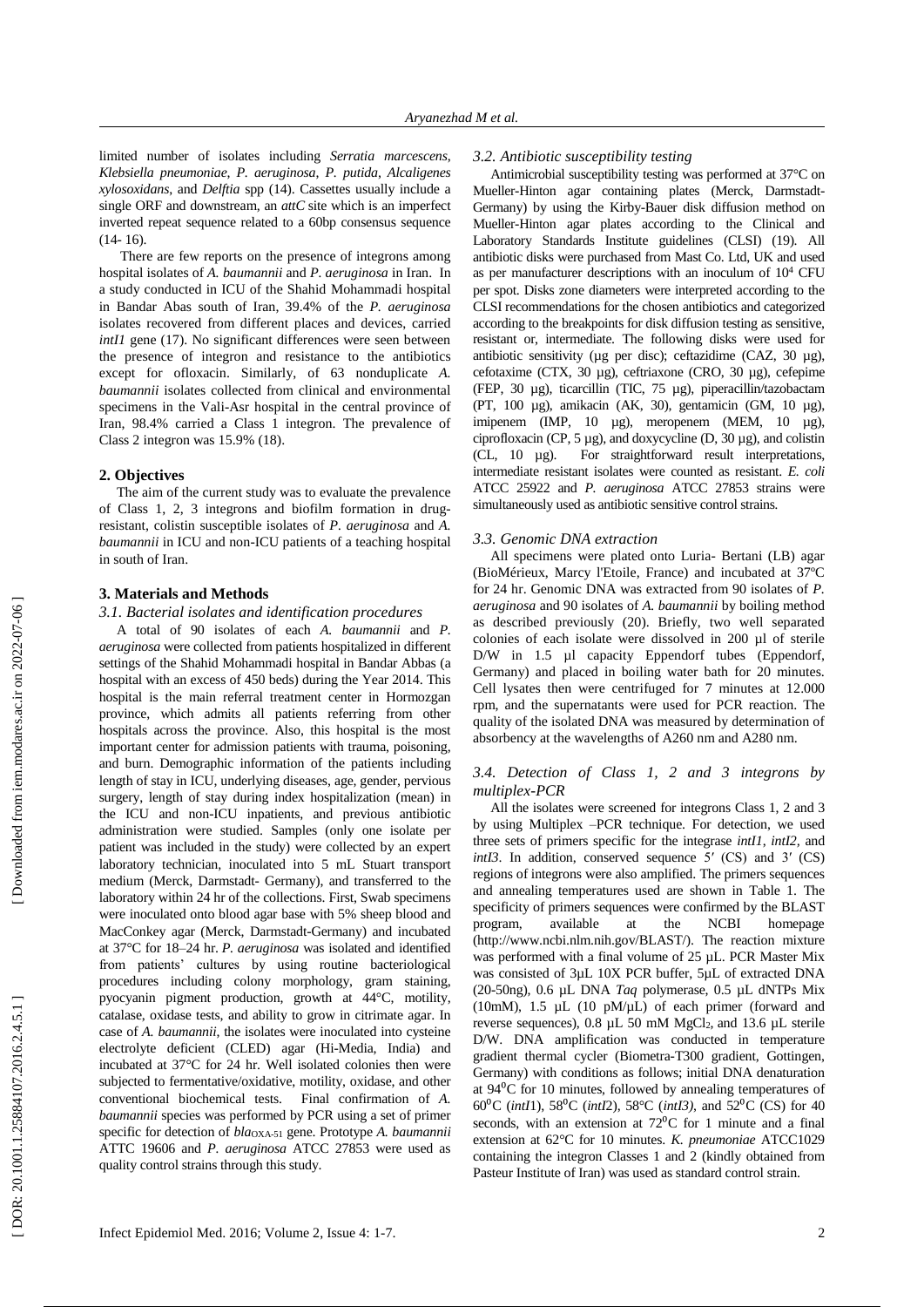| Table1. List of primers, sequences, sizes, and annealing temperatures used for the PCR amplification in this study. |                                                       |                 |                                         |                   |  |  |
|---------------------------------------------------------------------------------------------------------------------|-------------------------------------------------------|-----------------|-----------------------------------------|-------------------|--|--|
| <b>Target region</b>                                                                                                | Primer sequence $(5' \rightarrow 3')$                 | Size of product | Annealing<br>Temperature <sup>o</sup> C | <b>References</b> |  |  |
| $intI-1F$<br>$intI-1R$                                                                                              | CAGTGGACATAAGCCTGTTC<br><b>CCCGAGGCATAGACTGTA</b>     | 160bp           | 62                                      | 26                |  |  |
| $int1-2F$<br>$intI-2R$                                                                                              | GTAGCAAACGAGTGACGAAATG<br>CACGGATATGCGACAAAAAGGT      | 788bp           | 62                                      | 27                |  |  |
| $int1-3F$<br>$int1-3R$                                                                                              | <b>GCCTCCGGCAGCGACTTTCAG</b><br>ACGGATCTGCCAAACCTGACT | 979bp           | 62                                      | 28                |  |  |
| $bla_{\text{OXA-51}}\text{F}$<br>$bla_{\text{OX}}_{4.51}R$                                                          | <b>TAATGCTTTGATCGGCCTTG</b><br>TGGATTGCACTTCATCTTGG   | 353bp           | 54                                      | 20                |  |  |

Abbreviation:  $bp = base pair$ ,  $F = forward sequence$ ,  $R = reverse sequence$ 

#### *3.5. Agarose gel electrophoresis*

Agarose electrophoresis was performed on a 1% W/V agarose gel in TBE buffer. The bands were visualized using a transilluminator.

#### *3.6. Biofilm quantification*

Biofilm quantification was carried out using crystal violet microtiter method as described previously ( 2 1 ). The isolates divided into strong, moderate , and weak biofilm producers based on cut -off optical density (ODc) of three standard deviations (SDs) above the mean of optical density of the negative control (contained broth only). If  $OD \le ODc$ , the bacteria were nonadherent; if  $ODc < OD \le 2 \times ODc$ , the bacteria were weakly adherent; if  $2 \times ODC < OD \leq 4 \times ODC$ , the bacteria were moderately adherent; if  $4 \times$  ODc  $<$  OD, the isolates were strongly adherent. The results were performed in triplicate. *P. aeruginosa* PAO1 was considered as positive standard.

#### *3.7. Statistical analysis*

Statistical analysis was performed using SPSS 17.0 (SPSS, Chicago, IL, USA). Prevalence of MDR and integrons were compared using a chi -squared or Fisher's exact test . Differences between the groups were analyzed using independent t-test. A probability value (p - value) within the range of 0.01 -0.05 was considered to indicate statistical significance for two -tailed test. For descriptive statistics, we calculated percentage, frequency, mean, median values , and 95% confidence interval (95% CI).

#### **4. Results**

#### *4.1. Characteristics of patients*

The patients admitted from January to December 2014 in different units of Shahid Mohammad i hospital, Bandar Abbas , were included in this study . The highest number of both *P. aeruginosa* (n= 40) and *A. baumannii* (n= 48) isolates were recovered from ICU patients, 24 isolates from medical ward (MW), and 14 isolates from burn unit, and remaining obtained from other units as shown in Fig . 1. The majority of ICU and burn patients had hospital stay ranged from 1 0 to 25 days with mean hospital stay of  $15\pm0.2$  Most of the patients were aged<35 years. 40% of the patients were female and 60% were male.



**Figure 1.** Prevalence of *P. aeruginosa* and *A. baumannii* in different hospital wards of Shahid Mohammadi hospital of Bandar Abbas, Iran.  $ICU =$  Intensive care unit, MW=Medical ward, BURN=Burn unit, EM=Emergency, OR=Operating room general surgery, NICU= Neonatal intensive care unit, CCU=Coronary care unit.

#### *4.2. Antimicrobial susceptibility* of the isolates

*P. aeruginosa* isolates were highly susceptible to colistin (100%), piperacillin/tazobactam (81.1%) , and ticarcillin (75.5%), while they were resistant to third generation of cephalosporins (with average susceptibility rate of 30%) and doxycycline (48.6%) , respectively (Table 2). In case of *A. baumannii*, all the isolates were susceptible to colistin and 23.3% to amikacin , but 98.8% were resistance to other antibiotics tested including imipenem, piperacillin/tazobactam, ticarcillin, cefepime, ceftazidime, ceftriaxone, cefotaxime , and ciprofloxacin. Interestingly, 25.5% of the isolates were sensitive to doxycycline (Table 2). The number of *A. baumannii* isolates exhibiting resistant to different classes of antibiotics , were more as compare d to *P. aeruginosa*. (Table 3A). Seven isolates were resistant to more than three classes of antibiotics such as imipenem, piperacillin/tazobactam, cefepime, ceftazidime, ticarcillin, gentamicin , and ciprofloxacin except colistin to which nearly all *Pseudomonas* were sensitive. In this scheme , 13.3% of the isolates were resistant to three or more classes of the antibiotic belonging to the carbapenem groups ; penicillins/cephalosporins, aminoglycosides , and quinolone were considered as MDR . The remaining isolates (86.7%) although were resistant to antibiotics but were not classified as MDR. In case of *A. baumannii*, 36 isolates were resistant to all antibiotics including carbapenems , cephalosporins, aminoglycosides , and ciprofloxacin but sensitive to colistin. In this regard, 24 isolates were resistant to 11 antibiotics, while 9 isolates were resistant to 10 antibiotics simultaneously. Antibiotic resistant patterns of the *A. baumannii* isolates are illustrated in Table 3B. In this scheme, 78.8% were considered as MDR. One isolate was found to be extensive drug resistance (XDR). Figure 2 shows the prevalence of MDR strains of *P. aeruginosa* and *A. baumannii* recovered from ICU patients and non - ICU inpatients. The rate of changes in inhibition zone diameter of antibiotic s in three different times (months) of collection , January, June , and December 2014 , for *A. baumannii* isolates are demonstrated in Fig. 3. The results were expressed as the mean ± SD. There was no significant change in zone diameter during these periods . Similar results were obtained for *P. aeruginosa* isolates (data not shown).



**Figure 2.** Frequency of multi -drug resistance (MDR) in *P. aeruginosa* and *A. baumannii* isolates recovered from ICU and non - ICU inpatients. The results were expressed as the mean  $\pm$  SD or as a proportion of the total number of patients or isolates.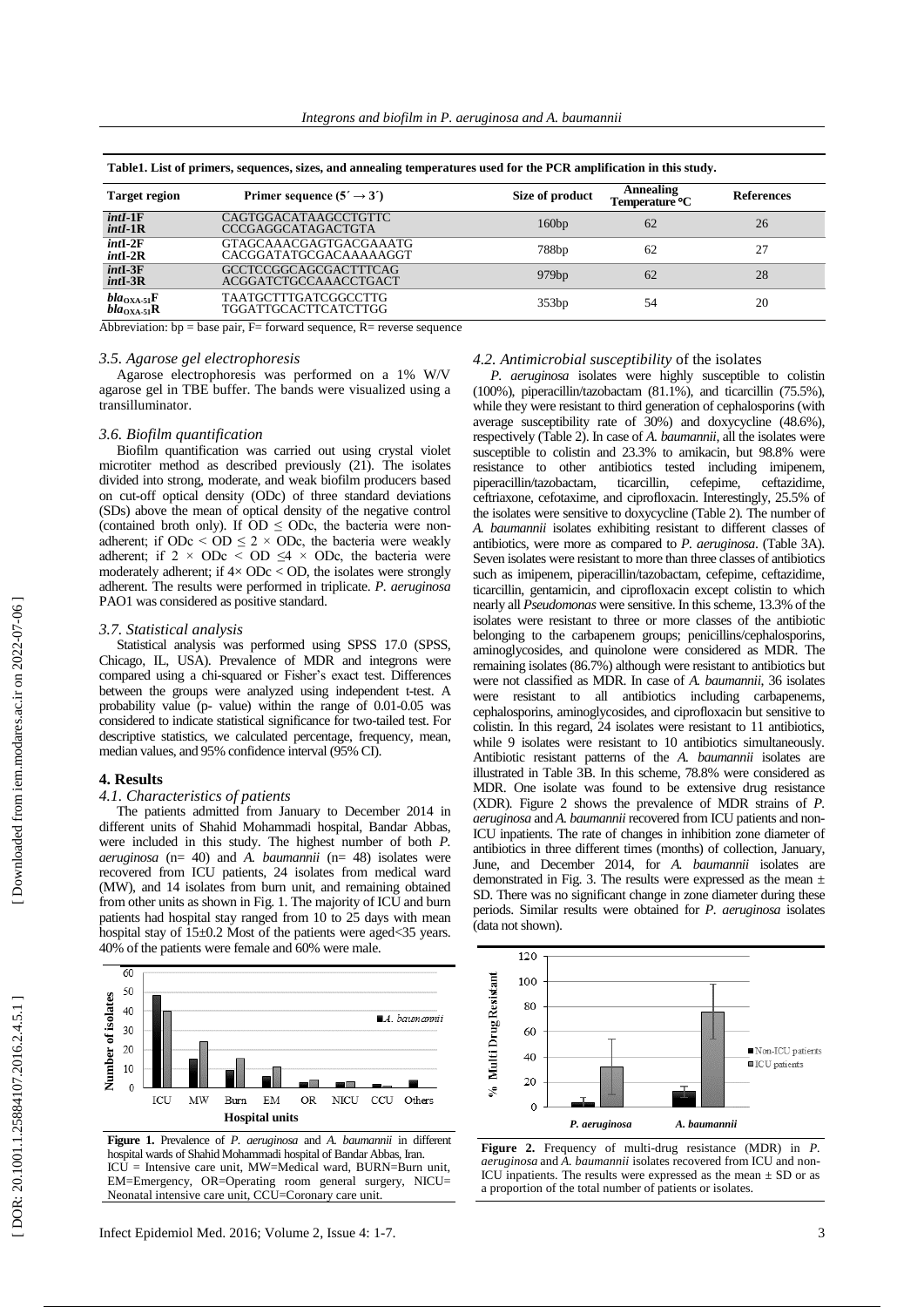

**Figure 3.** Rate of changes in inhibition zone diameter of antibiotic in three different times (months) of collection. Jan, January; Jun, June; Dec, December 2014.The data are for *A. baumannii* isolates. The results were expressed as the mean ± SD.

| Table 2. Antibiotic susceptibility of P. aeruginosa and A. baumannii isolates recovered from patients in various setting of Mohammadi Bandar<br>Abbas hospital, Iran. |                                                                                                                                               |               |          |              |              |          |  |
|-----------------------------------------------------------------------------------------------------------------------------------------------------------------------|-----------------------------------------------------------------------------------------------------------------------------------------------|---------------|----------|--------------|--------------|----------|--|
| <b>Antibiotic</b>                                                                                                                                                     |                                                                                                                                               | P. aeruginosa |          |              | A. baumannii |          |  |
|                                                                                                                                                                       | $\mathbb{R}$                                                                                                                                  |               | S        | $\mathbf{R}$ |              | S        |  |
|                                                                                                                                                                       | $N(\%)$                                                                                                                                       | N(%)          | N(% )    | $N(\%)$      | N(% )        | $N(\%)$  |  |
| <b>IMP</b>                                                                                                                                                            | 27(30)                                                                                                                                        | 3(3.3)        | 60(66.6) | 80(88.8)     | 7(7.7)       | 3(3.3)   |  |
| <b>PT</b>                                                                                                                                                             | 17(18.8)                                                                                                                                      | 0(0.0)        | 73(81.1) | 87(96.6)     | 2(2.2)       | 1(1.1)   |  |
| <b>TIC</b>                                                                                                                                                            | 16(17.7)                                                                                                                                      | 6(6.6)        | 68(75.5) | 88(97.7)     | 2(2.2)       | 0(0.0)   |  |
| <b>FEP</b>                                                                                                                                                            | 35(38.8)                                                                                                                                      | 7(7.7)        | 48(53.3) | 89(98.8)     | 0(0.0)       | 1(1.1)   |  |
| CAZ                                                                                                                                                                   | 44(48.8)                                                                                                                                      | 11(12.2)      | 35(38.8) | 89(98.8)     | 0(0.0)       | 1(1.1)   |  |
| <b>CRO</b>                                                                                                                                                            | 54(60)                                                                                                                                        | 16(17.7)      | 20(22.2) | 89(98.8)     | 0(0.0)       | 1(1.1)   |  |
| <b>CTX</b>                                                                                                                                                            | 48(53.3)                                                                                                                                      | 15(16.6)      | 27(30)   | 90(100)      | 0(0.0)       | 0(0.0)   |  |
| <b>GM</b>                                                                                                                                                             | 23(25.5)                                                                                                                                      | 9(10)         | 58(64.4) | 79(87.7)     | 4(4.4)       | 7(7.7)   |  |
| AK                                                                                                                                                                    | 21(23.3)                                                                                                                                      | 10(11.1)      | 59(65.5) | 65(72.2)     | 4(4.4)       | 21(23.3) |  |
| $\bf CP$                                                                                                                                                              | 22(19.8)                                                                                                                                      | 8(7.2)        | 60(54)   | 89(98.8)     | 0(0.0)       | 1(1.1)   |  |
| D                                                                                                                                                                     | 54(48.6)                                                                                                                                      | 16(17.8)      | 20(22.2) | 60(66.6)     | 7(7.7)       | 23(25.5) |  |
| CL                                                                                                                                                                    | 0(0.0)<br>Abbreviational BJD, iminanamy DT, pineraaillin/tagabastamy TJC, tiaanaillin: EED, asfanimay CAZ, asftagidimay CDO, asftriamanay CTV | 0(0.0)        | 90(100)  | 0(0.0)       | 0(0.0)       | 90(100)  |  |

Abbreviations; IMP, imipenem; PT, piperacillin/tazobactam; TIC, ticarcillin; FEP, cefepime; CAZ, ceftazidime; CRO, ceftriaxone; CTX, cefotaxime; GM, gentamicin; AK, amikacin; CP, ciprofloxacin; D, doxycycline; CL, colistin.

**Table 3**. Antibiotic resistant patterns, possession of integron classes and hospital unit involved of A) *P. aeruginosa* and B) *A. baumannii* isolates recovered from hospitalized patient in Shahid Mohammadi hospital in Bandar Abbas, south of Iran.

| A)                            |                 |                       |                                        |                         |                |
|-------------------------------|-----------------|-----------------------|----------------------------------------|-------------------------|----------------|
| Antibiotic resistance pattern | No. of isolates | No. of<br>antibiotics | <b>Presence of integron</b><br>classes | <b>Hospital</b><br>unit | <b>P-value</b> |
| IMP-PT-FEP-CAZ-TIC-GM-CP      | 12              |                       |                                        | <b>ICU</b>              | 0.215          |
| IMP-FEP-CAZ-TIC-GM            |                 |                       |                                        | ICU                     | 0.319          |
| IMP -PT-FEP-CAZ-GM            |                 |                       |                                        | <b>burn</b>             | 0.314          |
| IMP -PT-FEP-CAZ-TIC           |                 |                       |                                        | EM                      | 0.323          |
| <b>IMP-FEP-CAZ-GM</b>         |                 |                       |                                        | <b>NICU</b>             | 0.148          |
| FEP-CAZ-TIC-GM                |                 | 4                     |                                        | <b>burn</b>             | 0.314          |
| <b>IMP -CAZ-TIC-GM</b>        |                 |                       |                                        | <b>OR</b>               | 0.223          |
| <b>IMP -FEP-CAZ-TIC</b>       |                 | 4                     |                                        | CCU                     | 0.321          |
| PT-FEP-TIC-GM                 |                 |                       |                                        | others                  | 0.314          |

4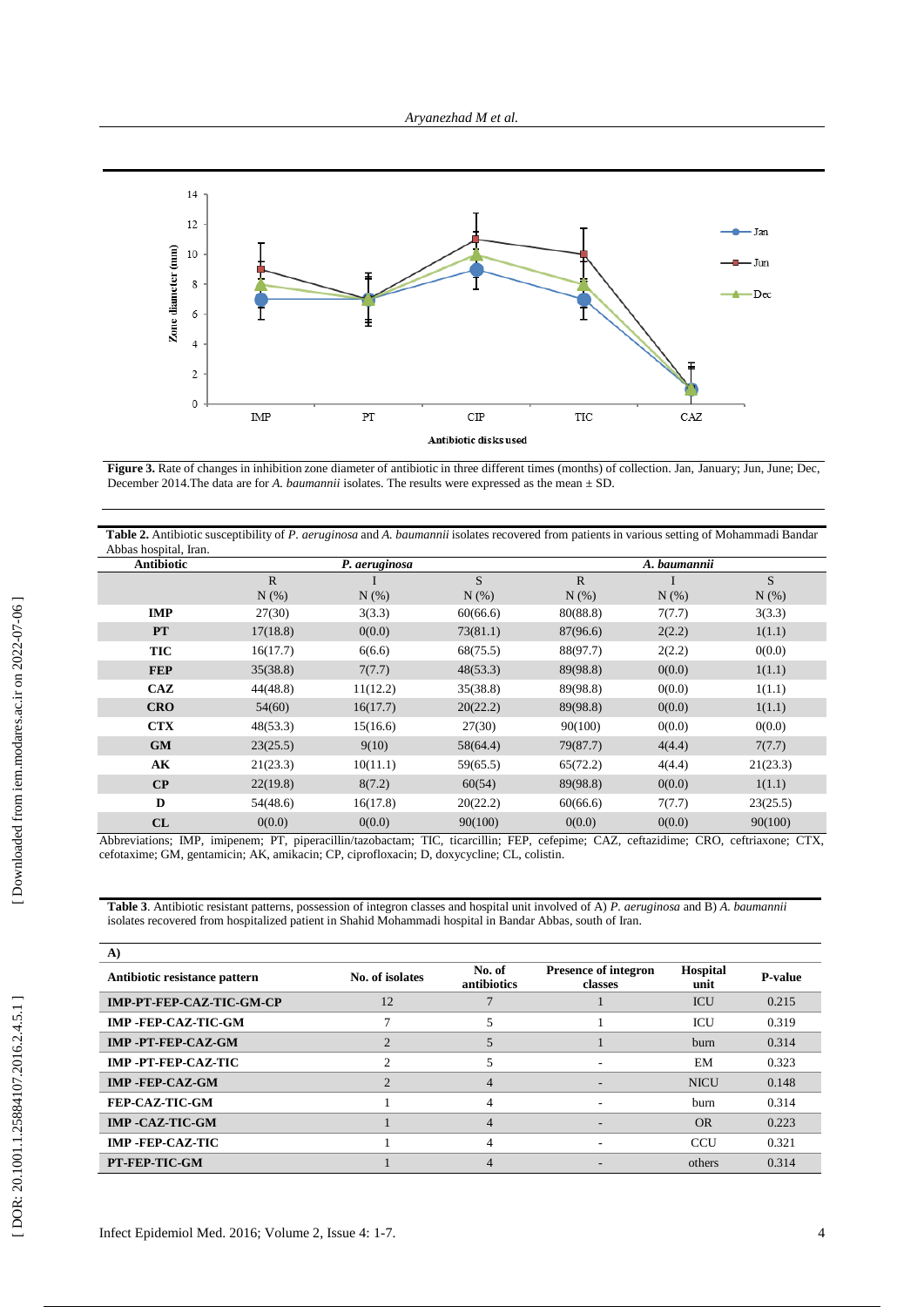| B)                                             |                    |                      |                                           |                         |                |
|------------------------------------------------|--------------------|----------------------|-------------------------------------------|-------------------------|----------------|
| Antibiotic resistance pattern                  | No. of<br>isolates | No. of<br>antibiotic | <b>Presence of</b><br>integron<br>classes | <b>Hospital</b><br>unit | <b>P-value</b> |
| IMP-MEM-PT-TC-FEP-CRO-CAZ-CP-D-CTX-GM-AK       | 36                 | 12                   |                                           | <b>ICU</b>              | 0.221          |
| <b>IMP -MEM-PT-TC-FEP-CRO-CAZ-CP-CTX-GM-AK</b> | 24                 | 11                   |                                           | ICU                     | 0.358          |
| IMP -MEM-PT-TC-FEP-CRO-CAZ-CP-D-CTX-GM         | 9                  | 11                   |                                           | burn                    | 0.325          |
| MEM-PT-TIC-FEP-CRO-CAZ-CP-D-CTX-GM-AK          |                    | 11                   |                                           | <b>NICU</b>             | 0.311          |
| IMP -MEM-PT-TC-FEP-CRO-CAZ-CP-D-CTX-AK         |                    | 11                   |                                           | <b>Burn</b>             | 0.131          |
| IMP -MEM-PT-TC-FEP-CRO-CAZ-CP-D-CTX            | 9                  | 10                   |                                           | Surgery                 | 0.371          |
| MEM-PT-TC-FEP-CRO-CAZ-CP-CTX-GM-AK             | 3                  | 10                   |                                           | OR.                     | 0.200          |
| MEM-PT-TC-FEP-CRO-CAZ-CP-D-CTX-GM              | ↑                  | 10                   |                                           | <b>MW</b>               | 0.300          |
| MEM-PT-TC-FEP-CRO-CAZ-CP-CTX-GM                |                    | 9                    |                                           | <b>EM</b>               | 0.378          |
| MEM-PT-FEP-CRO-CAZ-CP-D-CTX-GM                 |                    | 9                    | ۰                                         | others                  | 0.300          |
| IMP -MEM-TC-FEP-CRO-CAZ-CP-CTX-GM              |                    | 9                    | $\overline{\phantom{a}}$                  | surgery                 | 0.172          |
| MEM-FEP-CRO-CAZ-CP-D-CTX-GM                    |                    | 8                    |                                           | others                  | 0.321          |

The χ2 test or Fisher's exact test was used to compare proportions. Statistical significance (p) was calculated using the Pearson Chi-square test in terms of the number of resistant strains and susceptible strains. Intermediate isolates were considered as nonsusceptible isolates. All tests of significance are 2 -tailed; p - value was set at range from 0.1 to 0.5.

# *4.3. Biofilm formation among isolates collected from ICU and non -ICU patients*

We studied and compared the number of isolates exhibiting strong biofilm in both *A. baumannii* and *P. aeruginosa* isolates (Fig. 4). Interestingly, we observed that the number of isolates showing strong biofilm in ICU , was higher tha n non -ICU isolates ; moreover, the number of *A. baumannii* isolates forming strong biofilm , was more as compared to *P. aeruginosa* both in ICU and non -ICU patients. The results were repeated at least three time s , and similar observation s were obtained.

in *P. aeruginosa* and *A. baumannii* isolates are illustrated in Fig . 5A and Fig. 5 B , respectively . Integron Class 1 positive isolates were statistically more resistant to at least three classes of antibiotics . The chi -square test was used to calculate the *P* -value in terms of resistant, intermediate, and susceptible numbers of integron -positive and integron -negative isolates (2 degrees of freedom). Integrons were significantly associated with resistance to certain antibiotics, including aminoglycosides, quinolones, and beta -lactam agents in both types of isolates. Nevertheless , no correlation was observed between the presence of integron Class 2 and multi -resistance properties of the isolates in both cases ( $p \le 0.05$ ).



**Figure 4.** Number of isolates showing positive biofilm collected from patients admitted in ICU and non -ICU. The above results are mean of at least three independent experiments. P≤0.05 was considered statistically significant.

# *4.4. Prevalence of Class 1, 2 and 3 integrons*

Evaluation of integron s classes by multiplex –PCR based method revealed that 13.3 and 7% of the *P. aeruginosa* isolates carried integron Class 1 and 2, while this rate for *A. baumannii* isolates were 40 and 6.6% , respectively. In general, the frequency of the isolates carried Class 1 integron was higher in case of ICU patients as compare with non -ICU inpatients in both cases (Table 3A and B) . Integron Class 1 was also detected in isolates obtained from burn patients or those who had surgery. We did not detect integron Class 3 in any of the isolates of both the cases . The agarose gel electrophoresis of PCR products for integron s Classes 1 and 2



**Figure 5 .** Agarose gel electrophoresis of PCR product of the Class 1 and 2 integrons extracted from A) *P. aeruginosa* and B) *A. baumannii* isolates.

Electrophoresis was conducted in 1% agarose gel and the gel was stained with tracking dye for 5 -10 min. The PCR products were then observed under UV. Gel documentation system.

# **5. Discussion**

Recent clinical attention has focused on the increasing frequency of nonlactose fermenting gram -negative pathogens responsible for hospital -acquired infections . In this group , *Acinetobacter* species and *P . aeruginosa* are emerging as pathogens that frequently cause infections in patients with high sever consequences in intensive care units ( 22) . Several investigators have studied various aspects of these infections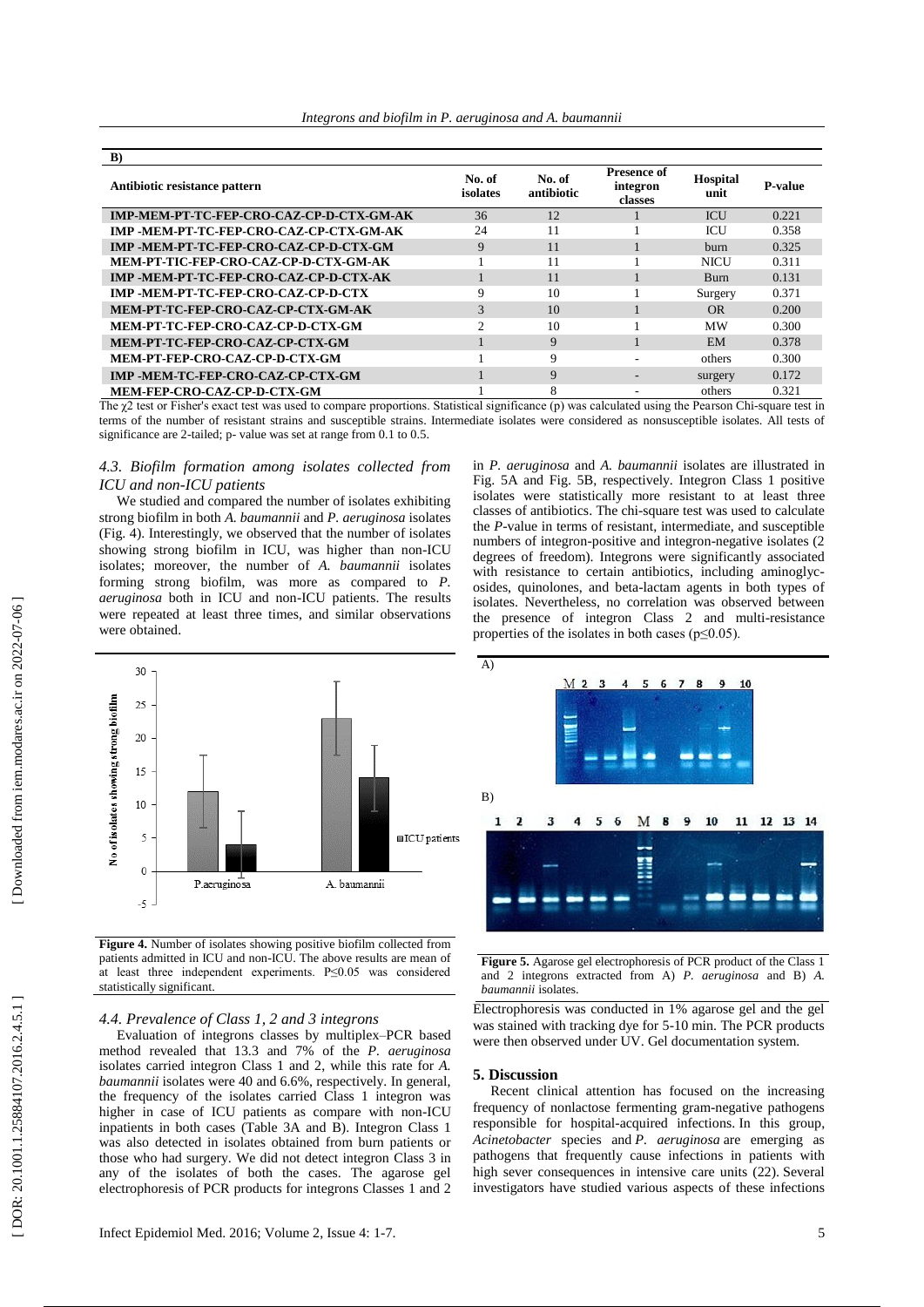including mechanisms and risk factors of development of resistance as well as the effectiveness and toxicity of various therapeutic options. In multivariate analysis, the strongest risk factors for hospital -acquired infections acquired in ICU were intubation, urinary catheter, severity of illness, involvement of a family member in patient care, and surgery after admission (23).

The dissemination of antibiotic resistance genes between bacteria leads to serious problems in the treatment of infectious diseases. It has been shown that resistance genes can be carried by the integrons. There are limited studies carried out regarding the carriage rate of Class 1 and 2 integrons in *A. baumannii* and *P . aeruginosa* clinical strains in Iran.

In the present study we found that the majority of *P. aeruginosa* isolates were resistan t to several antibiotics. Susceptibility to ceftazidime, ticarcillin, imipenem, and piperacillin/tazobactam was higher among isolates from non - ICU inpatients than among isolates from ICU patients. The rate of resistance based on number in population was quite higher in case of *A. baumannii* as compared to *P. aeruginosa* isolates. The majority of *A. baumannii* isolates were resistant to all antibiotic tested except colistin , and at least one isolate was extensive drug resistance. In our study, 70% of the isolates showed pattern of resistance to 12 antibiotics simultaneously, in compare, 7.7% of the *P. aeruginosa* ICU isolates were resistant to six antibiotics, but many were sensitive to piperacillin/tazobactam, imipenem, amikacin , and ticarcillin. The results suggested that colistin could be the drug of choice for treatment of *A. baumannii ,* and the reason for susceptibility of all the isolates to colistin may rely on the absence of this antibiotic in routine treatments of inpatients in Shahid Mohammadi hospital. Similarly, piperacillin/tazobactam and ticarcillin antibiotic s are used for treatment of neutropenic patients infected with *P. aeruginosa*. In order to see the change in susceptibility of the isolates over the course of time, we compared antibiotic sensitivity tests of bacterial samples in January, June , and December. We did not find any differences in zone diameter in this period of time among the isolates.

In a study, i t has been reported that patients with *Escherichia coli* or *Klebsiella* species were more likely to receive inappropriate empiric therapy. In this study, all the ESBL -negative patients were appropriately treated at some point during their antimicrobial course. However, a total of 8% (six out of 75) of the cases failed to receive effective antibiotics at any time during their course of therapy (23 ). Similar cases may be true for patients infected with *A. baumannii* and *P. aeruginosa* in our case .

In a nother study carried out in Turkey, a total of 137 strains (77 *A. baumannii* and 60 *P. aeruginosa*) were isolated from various clinical specimens, the highest susceptibility rates were found against colistin (96%) and tigecycline (78%) in *A. baumannii*, and against piperacillin/tazobactam (97%) and piperacillin (93%) in *P. aeruginosa* isolates. The highest resistance rate was determined against piperacillin/tazobactam (95%) in *A. baumannii* strains ( 24).

Gu *et al.* reported isolation of 98 *P. aeruginosa* isolates and 106 *Acinetobacter* sp. from four general hospitals in the Nanjing area of China. *P. aeruginosa* strains were resistan t to antibiotics including cefotaxime, trimethoprim -sulfamethoxazole, tetracy cline, and chloramphenicol. In case of *A. baumannii ,* the isolates were resistan t to piperacillin, cefotaxime, ceftazidime, cefepime, aztreonam, norfloxacin, trimethoprim -sulfameth oxazole, tetracycline, and chloramphenicol ( 25) .

We also studied the presence of three different integrons among hospital isolates of *P. aeruginosa* and *A. baumannii* . Interestingly, the prevalence of integron Class 1 in both microorganisms was higher as compared to integron Class 2. Moreover, there was a significant correlation between resistance patterns of the isolates and the presence of integron Class 1among ICU patients as compare with non-ICU patients. The results suggest that resistance to third generation of cephalosporins, carbapenems, aminoglycosides, and aminoglycosides, , and aminopenicillins may be resided , as gene cassettes , on integron Class 1 , and clonal spread of these resistance genes among patient populations in different hospital setting, particularly in ICU , may also be the reason for MDR phenotypes. We also found that as length of stay in ICU increases for per patient, there is a higher chance to be colonized with MDR isolates of *A. baumannii* or *P. aeruginosa* carrying integron Class 1. In this regard, we found the 13% increase in colonization by *A. baumannii* in patients with length of stay more than 15 days. In addition, biofilm formation assay showed considerable number of both *A. baumannii* and *P. aeruginosa* isolates exhibiting strong biofilm from specimen collected from ICU patients than non - ICU inpatients. This indicates that ICU isolates were more virulent that non -ICU isolates since biofilm formation is associate d with increase in virulence capacity of the organism as well. The results also suggest that antibiotic resistance in non -integron -encoding isolates may probably be due to biofilm formation .

A total of 189 *A. baumannii* isolates were collected in 2011 from a teaching hospital in Chongqing, China ( 26) . Among which, 144 isolates (76.2%) were found to have the integron cassette , which was absent in the rest. Among the integron positive isolates, 136 of the isolates had a Class 1 integron cassett e , and eight had a Class 2 integron cassette. None of the isolates was found to encode Class 3 integron s . In another study, Nikokar et al. ( 27) reported that 37 (43%) *P. aeruginosa* isolates and 27 (69.2%) MDR strains harbored Class 1 integron in a burn center.

### **6. Conclusion**

Acquisition of antibiotic -resistant ICU bacteria depends on ICU -related variables (nurse -to -patient ratios, compliance with hand hygiene) and patient -related factors (severity of illness, prior hospitalization, invasive procedures, antibiotic use). Present investigation showed the emergence of MDR among *A. baumannii* isolates in different units of hospital. The existence of Class 1 and 2 integron s might be responsible for spread and dissemination of antibiotic resistance gene s among bacterial population , especially in ICU . Our findings also highlight the emerging challenges that *Acinetobacter* species pose to health care facilities . Further research must be carried out for molecular typing of these isolates.

## **Conflict of Interests**

The authors declare that they have no competing interests in this investigation.

#### **Acknowledgments**

The authors would like to thanks the personnel and staff of the microbiological laboratory Shahid Mohammadi hospital in Bandar Abbas, technician s of hospital who helped us in collecting the samples from patients and Hormozgan University of Medical Sciences for help during this research.